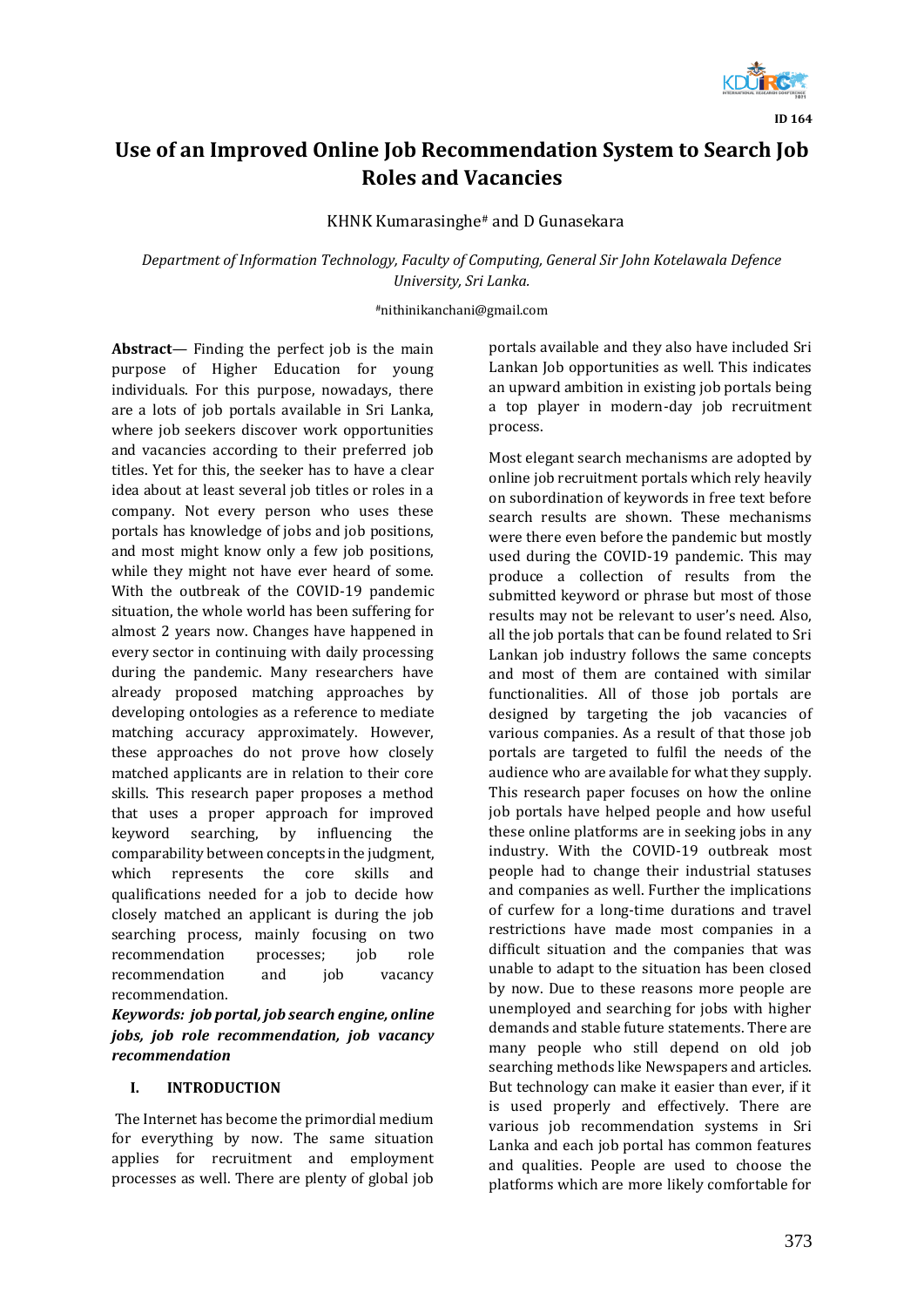

them to use. The next factor that effects these job portals is the technology and search mechanisms that is used. With the improvement of the technology there has been changes also in these common web applications too. As an example, most web-based applications are now turning in to Semantic web application as it gives better search results rather than the traditional web applications. By considering all the above facts through this research, it focuses on the pros and cons of the existing job recommendation systems and how the proposed method can affect the job seekers in an efficient way than existing job recommendation systems.

# **II. LITERATURE REVIEW**

There are several research papers published related to online job portals already using various technologies in semantic and web technologies. But none of them explains how these systems are useful in pandemic situations. Therefore, it is essential to gather information through a survey regarding the situation to combine the existing job recommender system technologies with the selected problem domain.

Amity university researcher named Seema Wadhawan has gathered information on factors influencing young job seekers' perceptions towards job portals. According to them with the development of the modern technologies, youngest job seekers are interested in online job portals. Most of the top-rated companies in India use online job portals for hunting the best talents. They further conclude that handing out the information to job seekers about the relevant open vacancies is not only one of the factors to build the perception towards the job portal. Numerous other factors like usefulness, ease of use, widespread services, potential career opportunities, quality of the system, and trustworthiness that conduct the determinations are discovered (Wadhwan, 2018)

According to Uma Pavan Kumar's research paper on Concept-based Dynamic Ontology construction for job recommendation system ontology is a polite detailed classification of shared inspiration that provides common semantics for agent communication. They strongly believe that their system will give the best outcome in case of suitable job recommendations for both employers and job seekers without spending much time. To attain that first, they have gathered the data from various web pages and stored the collected data into .csv files. In the second level, the stored input files are used by the common numerator measurements and ontology creation module by generating the equivalent Web Ontology Language (owl) file. The third stage is creating the ontology with the generated. owl by using the dependent tool. Finally, the created ontology shows available jobs related to the given skills. Further, they generate reports considering relationships and attributes. (Kumar, 2016)

Joachim HASEBROOK and Ankit SAHA ISNM International School of New Media at the University of Luebeck Germany has observed about Job hunting and how students look for jobs online. Their survey results certify significant strengths and weaknesses of various aspects of online tools and services used in the job surfing process. They further locate that student from some regulations are more accomplished than others at the effective use of online tools and services. Even though the majority of participants have identified themselves as heavy Internet users, there seemed to be a lack of awareness of some developing web technologies too. Younger people below 30 years old mostly use online tools effectively than their earlier generation does (HASEBROOK, 2007).

According to the Global Job Seeker Survey held in 2016 and sponsored by 'madgex-Job Board Doctor' conducted in the U.S, The U.K and German to identify and evaluate job opportunities, they found out that there were many similarities between job seekers in the U.S., U.K., and Germany – but also some significant differences. There were also comparatives in behavior – perhaps not doubtfully – when responses were analyses by ages. None of the respondents in all three countries found it useful to upload a video CV/resume and according to them the most critical factor in choosing a job search tool for all three countries was "Jobs in my location & Jobs in my industry/sector". The top job seekers in all three countries, locate jobs, and apply on the employer's site, research jobs, and identify employers. Employers that include salary with their job postings are much likely to collect responses from job seekers (Dickey-Chasins, 2016).

The research on Integration of Job Portals through Meta-search by Jürgen Dorn and Tabbasum Naz Vienna University of Technology, Institute of Information Systems, List down the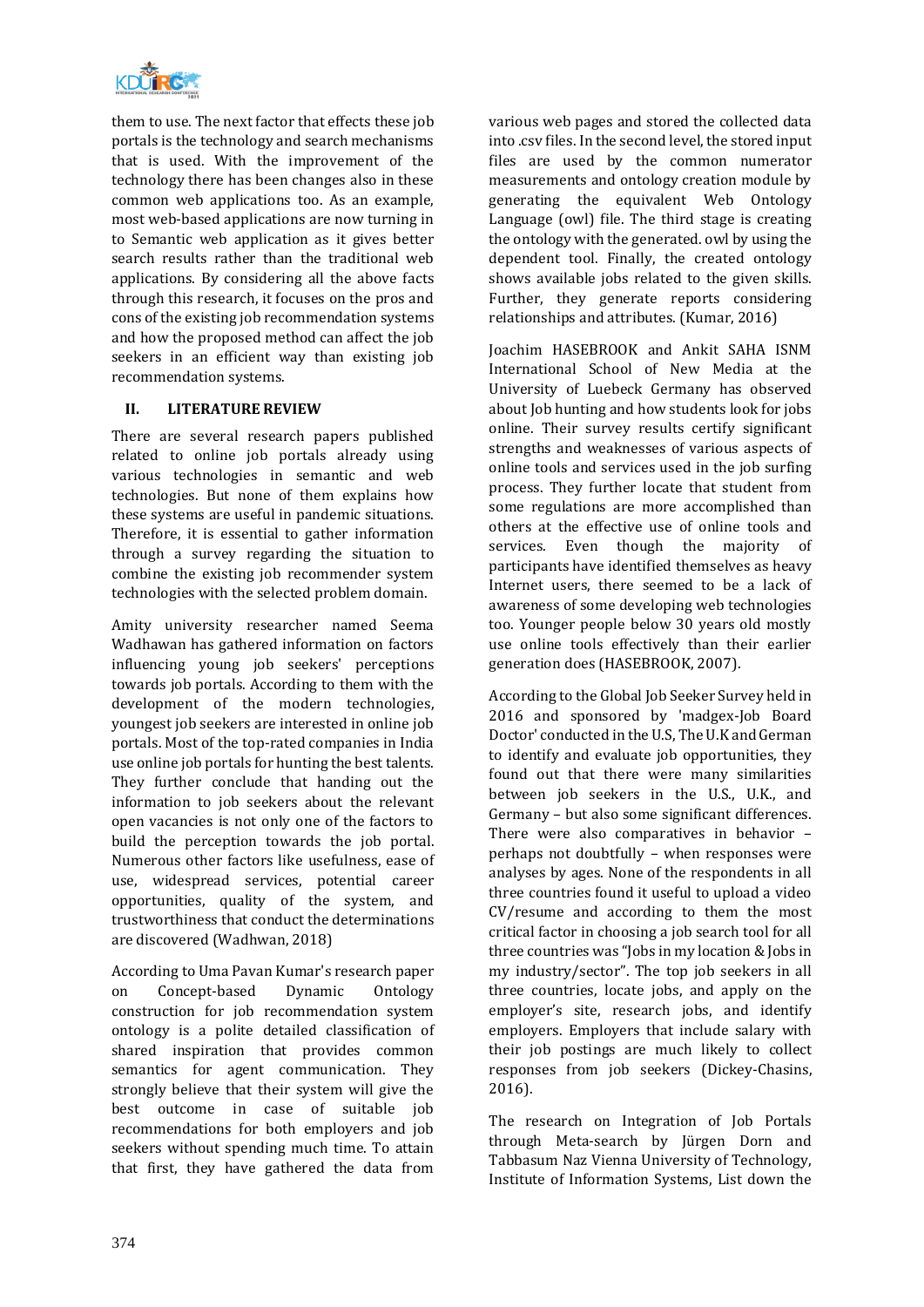

trends towards an online exchange of information about human resources with examples. They have developed a prototype for affiliating information on different job portals into one meta-search engine. They have investigated existing job portals and uninspired XML schemes from those job portals. Then, translation rules for translating each schema to a centralized HR-XML-conform schema were stated. They conclude that the main difference between their work and existing works were that they used HR-XML for schema unification and the research paper s doesn't explain how to symbolize XML Schema substitutes for HTML elements, i.e. text boxes, text areas, radio buttons, checkboxes, select lists, and generation of XML Schema for HTML search UI/UX (Naz, 2014)

Shalini Lihitkar, Department of Library and Information Science, Rashtrasant Tukdoji Maharaj Nagpur University in India has routed a survey and published a research paper on LIS (Library Information System) job portals and it says that "The study revealed that 1433 educational & research institutes have posted job opportunities in the LIS jobs.com, GSLIS Gateway, and Info librarian.com. Originating out of 635 jobs advertised for the academic libraries in three LIS job portals 412 jobs for university library followed by 174 jobs for college library and 134 jobs for the school library and most of the institutes has recommended to look their website for further information & other institutions (439) are not posting their information of websites" (Lihitkar, 2009).

Another research has led by four talented authors of Atharva College of Engineering, University of Mumbai. Mumbai, India on Job Portal using Data Mining Techniques for dynamic Analysis in 2016 and analyzed that the data mining techniques were used to list out the company details. That also helped the companies tied up with the job portals to shortlist the users to fill the job vacancies and the requirements of the users were managed through data mining techniques. They have further informed that their system more importantly solves the problem on both ends with certain clarity to protect user privacy. Also, it is to be noted that their system doesn't prove a job to any user as it depends on set of skills and vacancies of jobs of the applicant (Patil, 2016).

In 2012 P. Niaphruek Department of Computer Science, Faculty of Science, Rajamangala University of Technology Thanyaburi has published a research paper on A Job Recruitment System Using Semantic Web Technology and that paper presents A Job Recruitment System Using Semantic Web Technology and it has introduced an information model to represent a CV (curriculum vitae) by creating the CV Ontology based on exiting well-known standards such as Europortfolio Europass CV, Description of a Career, FOAF and VIVO. The survey results express that this proposed system is better than others, especially in supporting RDF, supporting ontologies and vocabularies, supporting SPARQL, and enabling linked data by SPARQL endpoint. Their study has designed only an information model of CV for an applicant. (Niaphruek, 2012)

According to the paper under the topic, Ontological User Profiling in Recommender Systems done by STUART E. MIDDLETON, NIGEL R. SHADBOLT AND DAVID C. DE ROURE Intelligence, Agents, Multimedia Group, the University of Southampton in 2015 they explore a fresh ontological approach to user classification within several recommender systems, while working on the issues of recommending online academic research papers. The research paper is categorized using ontological classes and interactive recommendation algorithms used to recommend papers seen by similar users on their current titles of interests. They list down the advantages and disadvantages of their ontological recommendation system at the end (STUART E. MIDDLETON, 2009).

Sudiana, Computer Science Graduate Program, Bina Nusantara University, Jakarta, Indonesia in 2014 brings a discussion on Users' Interest Assessment on Job Portal and they conclude those job portals allow users to search for employment to move forward with their careers, or to market themselves in the industry without much effort. They gather out some complaints regarding features of job portals that are unable to fulfill the users' needs and those complaints have caused in declining the number of users. They say their research summarized that there were four factors like context, content, community, and commerce that affected users' interests toward online job portals (Sudiana, 2014).

#### **III. METHODOLOGY**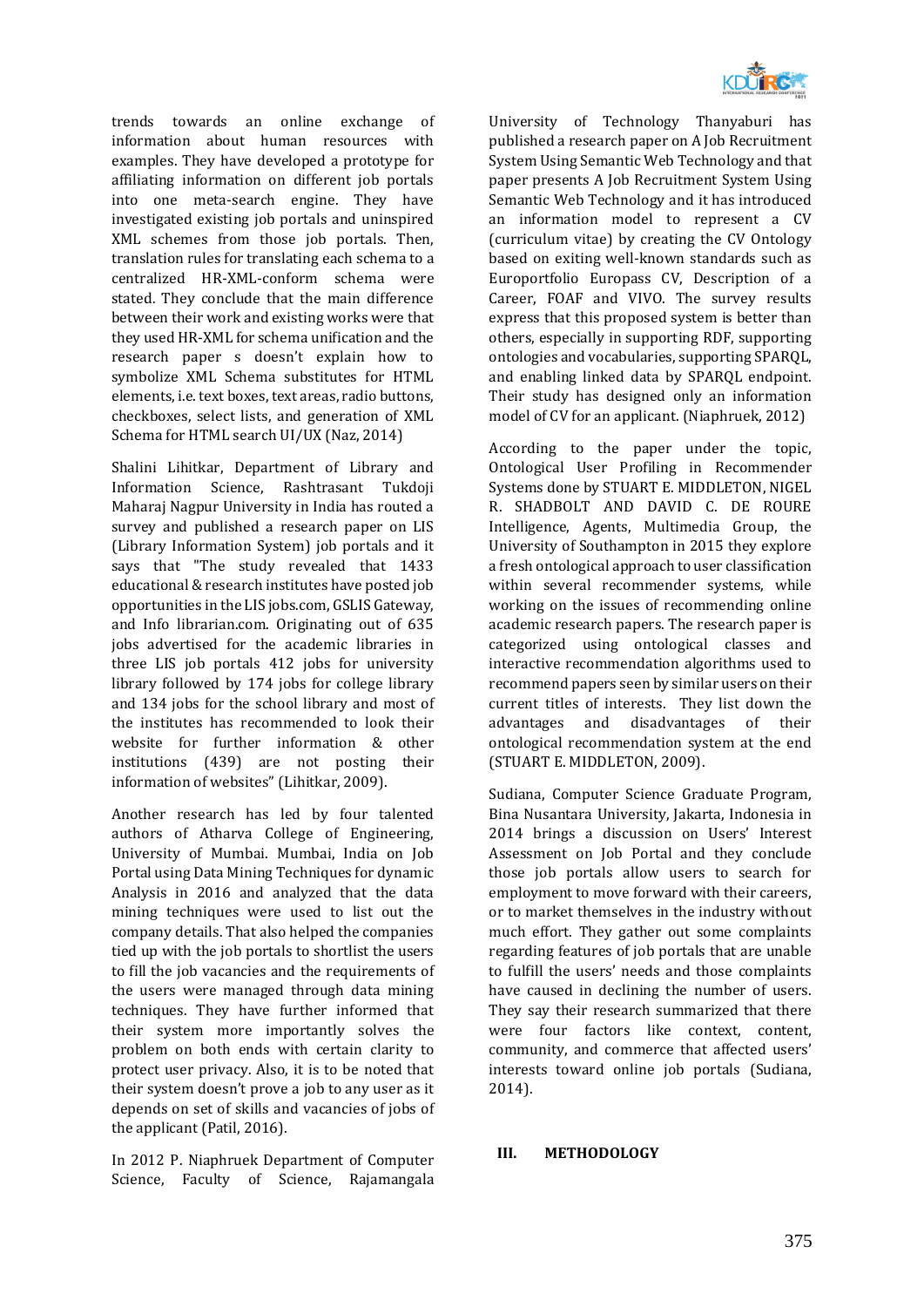

This paper proposes a proper approach for an improved job recommendation system that allows the users to get knowledge about the job posts and job roles. There are already plenty of job portals in Sri Lanka, but all those portals provide job vacancies based on keywords. This paper is based on a survey to identify the engagement of the youngsters with the job portals and the features that need to be changed in existing job portals in Sri Lanka. Mostly the final year undergraduates are the people who seek jobs and internships during this period, as a result, majority who participated in this survey are final year undergraduates and unemployed people during this pandemic situation.

The methodology of this research consists of four major steps. They are Problem identification, Conducting a survey, Result analysis, and Result evaluation. Parallelly the implementation of an improved job recommendation web application is done as the final year project. The survey results with descriptive discussions and conclusion of this research paper will affect in developing that job recommendation system. As the first stage of this research is identifying the problem domain. The problem domain discussed here is how online job portals affect people's lives during this COVID-19 pandemic situation. Then as the second stage of the methodology, referring existing research papers about the problem domain and job portals to find the solutions to the problem domain. Also in this stage, the survey is created and distributed. As the problem discussing here is a timely topic the best way to come to conclusions is by conducting a survey and analysis of the survey results. For that, the questionnaire must be symmetrically divided into all the criteria that needed to be addressed. The third step has to be the questionnaire. This paper is based on a survey to identify the engagement of the youngsters with the job portals and the features that need to be changed in existing job portals in Sri Lanka.

As the fourth step, the gathered data and information from the questionnaire have analysed and find the solutions to the problem domain. The last step is the outcome or the final decision or conclusion of the discussed results.

The Semantic Web is an outstanding extension of the existing web, in which information is given a figurative explanation and is machine operatable. Ontologies have become crucial element of semantic web technologies introduced before.

The source of the term ontology is in philosophy, where it is mainly focused on the study of the behaviour of existence. As mentioned before a survey was created to get enough responses covering the area of existing job portals and the engagement of the unemployed and employed youngsters with those job recommendation systems in Sri Lanka. The contribution of this study is to review the engagement, identify the mistakes, challenges when surfing a job using the existing job portals, and to get the audience suggestions related to Job recommendation system. With all those gathered information the implementation has done. According to the situations discussed here the best solution that can be included is developing a job portal which has the ability to search for the eligible job roles by entering qualifications and interests of the user and at the same time including the facility to search for the job vacancies with proper description and detailed information to have a better understanding. Descriptive search results will help the job seeker to take the best decisions on behalf of himself. When talking about the implementation process it is important to pay more attention to the user interface and the content of the web page. Otherwise, it will not be much useful because the most common disadvantage most of the job portals are the poor user interfaces. For the recommendation, purpose an algorithm has used and for the filtering purpose content based filtering and collaborative filtering has used,

# **IV. RESULTS AND DISCUSSION**

The questionnaire is conducted to gather and analyse information about existing job recommendation systems in Sri Lanka and encapsulate the most useful and effective features for an online job recommendation system. The questionnaire contains complete nine questions and under question number eight there are five more rating questions for the audience for a better understanding. The questionnaire was distributed among 130 people and had received more than 100 responses within three days targeting students Undergraduates and postgraduates.

When discussing the survey results majority who have responded are women and the percentage is 70.5%. As this survey is focused on youngsters like undergraduates and postgraduates the unemployed percentage is in a higher stage. That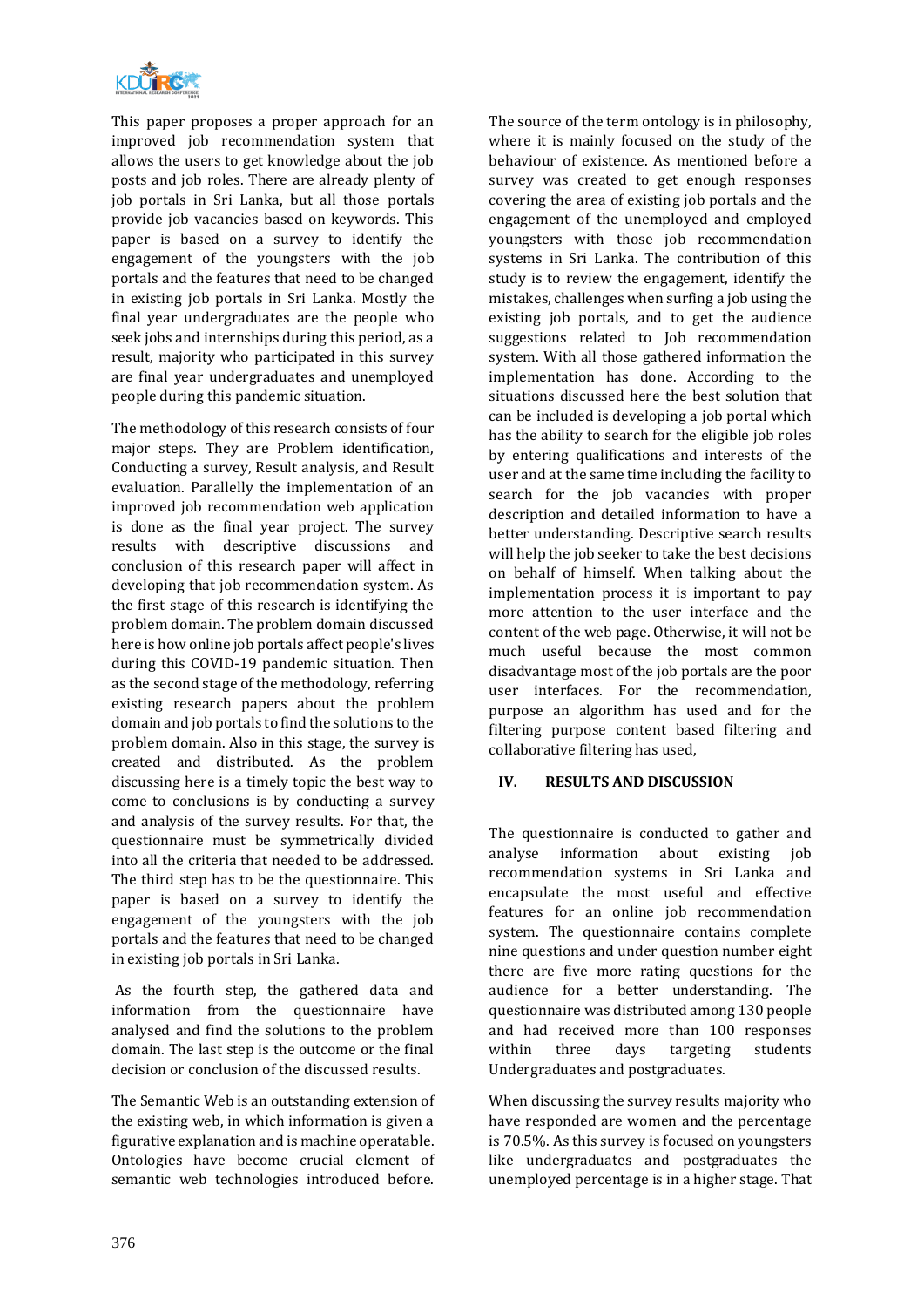

means among the responders 83% are unemployed, 8.5% are working under part-time employment,7.5% are working under full-time employment and 1% are contract employers. In a world that is filled with so many online job opportunities, it is sad to believe that more than 80% of the undergraduates and postgraduates are unemployed.

Another thing to consider is the knowledge about job searching. Above mentioned pie chart shows the percentages. According to this survey, 24.5% say that their knowledge about job portals is in a poor stage and 7.5% say it is very poor. There are only five people out of 106 responders who say they have excellent experience on job portals. This leads us to the reason for the responses to the previous question.



Figure 1: Rating of job search experience

In the questionnaire, there is a question that asks about the top 10 existing job portals in Sri Lanka and the responses are unexpected as 23.6% of the responses say that they haven't even visited any of those job portals. Topjobs.lk, Xpressjobs.lk, IkmanJobs.lk, Jobpal.lk, Observerjobs.lk, CV.lk, Myjobs.lk, Dreamjobs.lk, and Jobenvoy.com are the top 10 job portals in Sri Lanka. Topjobs.lk is the most popular site out of those 10 job portals and that percentage is 52.8%. The second most popular job portal is Ikmanjobs (32.1%) and third place goes to Myjobs that has 31% responses. The rest of the results gained by other job portals are mentioned below in the graph.



Figure 2: Existing Job Portals

When talking about the existing job recommendation systems there are both pros and cons of those job portals. Some of the pros and cons of those existing job portals which was found within this research is listed as bellow.

Table 1: Pros and Cons of Existing Job Portals

| <b>Job Portal</b> | Pros                                                                                                                                                                                                                                                                     | Cons                                                                                                                     |
|-------------------|--------------------------------------------------------------------------------------------------------------------------------------------------------------------------------------------------------------------------------------------------------------------------|--------------------------------------------------------------------------------------------------------------------------|
| <b>Topjobs.lk</b> | Ability to check job application status<br>$\bullet$<br>(applied, shortlisted, and Offered with the<br>Job / Not Successful).<br>· Special offers and organizational benefits<br>for registrations.<br>. Ability to submit the job application to<br>employers directly. | · Search option needs to be<br>improved<br>· UI is not user-friendly.                                                    |
| Xpressjobs.lk     | Offering career guidance for job seekers.<br>٠<br>· Providing unique and convenient price<br>packages for the recruiters.<br>· Easy and convenient search options.                                                                                                       | · Job seekers cannot directly send<br>the CV to the because of the<br>privacy and filtering purpose of the<br>companies. |
| IkmanJobs.lk      | Offer app facilities<br>٠<br>Support multilingual languages (English,<br>Tamil, Sinhala)<br>· Job seekers can reach employers directly<br>without signing up.                                                                                                            | Do not provide sufficient job<br>×<br>descriptions on the feed.                                                          |
| JobPal.lk         | · Providing valuable resources of Human<br>Resource Management<br>· Job seekers can reach employers directly<br>Instant job alerts via SMS or Email                                                                                                                      | Needs multilingual languages<br>٠<br>implementation.                                                                     |
| $CV$ .lk          | Having a wide variety of job categories in<br>local and overseas.<br>· Offers candidates for a wide range of<br>firms and job vacancies.<br>· Make the whole recruitment process<br>effective and less time-consuming.                                                   | Search option needs to be<br>improved.<br>· multilingual Languages<br>implementation is needed.<br>· Poor UI design.     |

There are many things that people focus on the most when searching for jobs. In the survey there are some of those factors are listed. Role or the job title, Salary, Work-life balance, Workplace, and company culture and colleagues are those listed factors. According to the survey responses analysed by the google form most of the people are focusing on salary (65%) as the first thing and then there comes the role or the job title (62%) and work-life balance (52.8%) and colleagues (12.3%) at the last. Also, the questionnaire results say that when searching for jobs majority use Job search engines mentioned earlier and that percentage is 59.4%. 51% also are familiar with searching for jobs on social media like Linked-in, Facebook, Twitter, and Instagram. Further, the survey results prove that LinkedIn is mostly (59%) used social media in job searching and the second-most used social media platform is Facebook (29%). A small number of votes has gone to social networks like Instagram (4.7%), Twitter (2.8%), Google, company websites, and friends.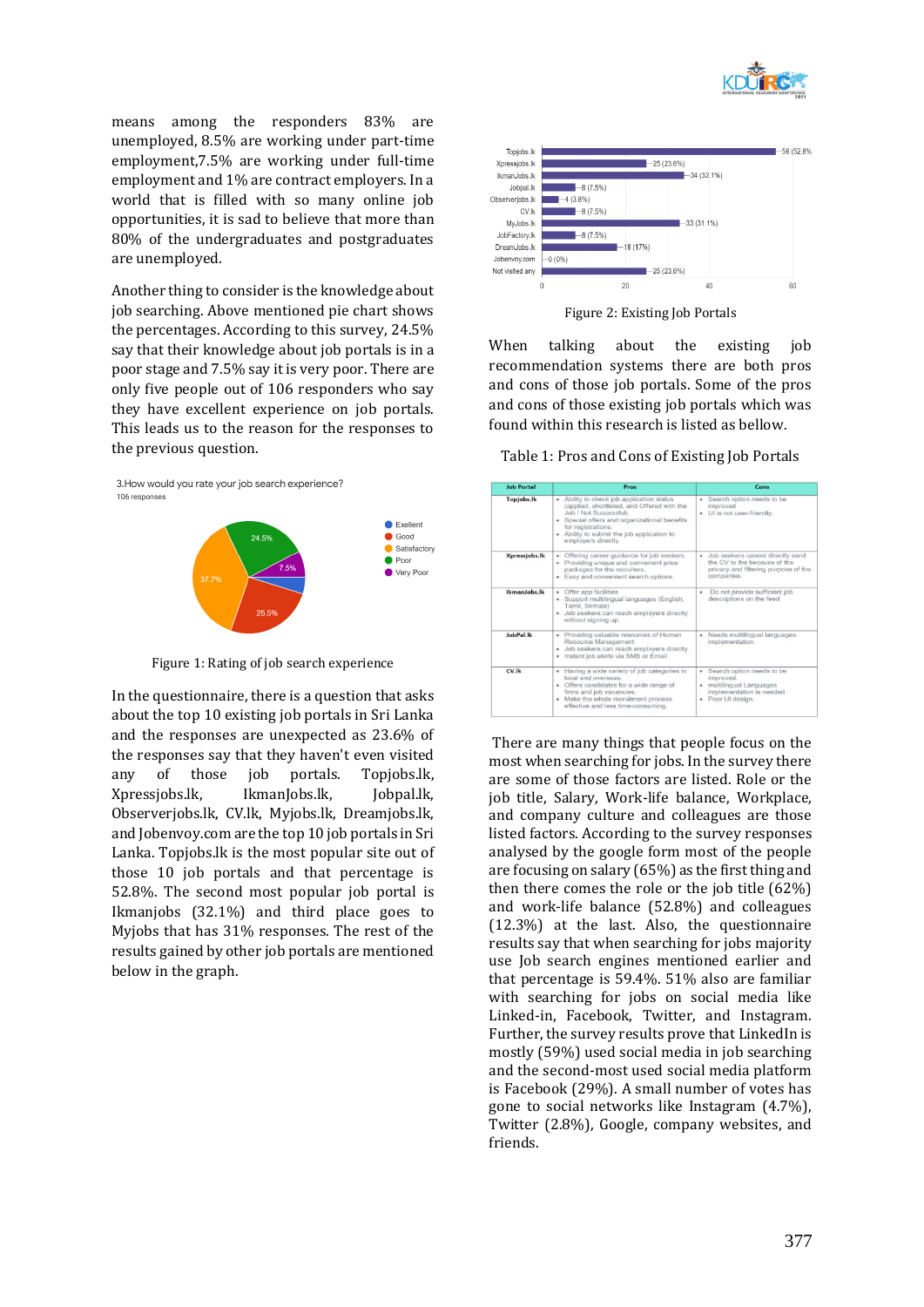



Figure 3: Job searching methods

In the questionnaire, there are five features mentioned in order to get the ideas of the responders. First feature is the ability to make the resume anonymous could be useful, and for that feature majority (62) agrees then the strongly disagree (2) responses. In the second feature, it is mentioned as the ability to filter job titles according to the existing qualifications makes the searching process easier. That is the main function which will be implemented at the end of this project. Almost all the users agree with that and the strongly agree response rate is also at a higher level than the other four features. according to the responses of the third feature most of the users expect more details about the suggested job roles from any job portal. Also, the user expects to upload the CV easily into the system and there must have a method for the receivers to filter and analyse the responses (CV) for their vacancies. And the final feature of the job portal related questionnaire is about expert support and guidance. Most of the users ask for expert support and guidance in choosing jobs through job portals. As the final question of the questionnaire, the responders are allowed to provide their suggestions and feedbacks regarding online job portals. Among those suggestions, there are some interesting suggestions too. A responder says "It would be easy if we can open and select jobs in a new tab or put selected jobs into a cart and after selecting all the jobs can apply those jobs which we put into the cart one by one" This comment is a suggestion that none of the job portals have.

When implementing the system, it is important to consider almost all the things discussed earlier. As mentioned before there are two recommendation processes in the portal and they are Job Role recommendation and Job vacancy recommendation. Further for the other sub filtering purposes it is needed to use collaborative filtering and content-based filtering. Also detailed information is needed to display every time in the search results because most of the users use job portals for the research purposes and decision making and as a result of that information is much more important here. The following attachment shows how the detailed descriptions are added in the implementing system.



Figure 4: UI Job vacancy search results page

The idea can be improved and for job portals, the developers can add "into cart" option as well. Another good suggestion which came within the responses is that ability to apply for online jobs separately and include the details and guidance details about online jobs in the job portal. If a system comes with job applying feature, will be a good platform for anyone who is having difficulties when finding for jobs. This also proves that the idea of an improved job recommendation system for Sri Lanka well come idea.

# **V. CONCLUSION**

After detailed analysing the data contained in many ontology-based research papers and the conducted survey, could decide that most of the undergraduates are unemployed and when searching for jobs most of them are willing to use various job portals and social media platforms. This research proved that the Mostly known job portal was Topjobs.lk and the most used social media platform is LinkedIn. The majority had a little amount of knowledge on online job portals and that has to be changed. Because using a job portal makes so many opportunities than other job-seeking methods as it practically allows access to the platform anytime anywhere for anyone even without any human connections. All the applicants or the seeker need is the ability and the true qualifications. Also, through the survey, it proved that Salary, job title, and worklife balance are the basic things people mostly focus on when seeking jobs. As it is mentioned before the main purpose of this research is to find about the engagement of the youngsters with online job portals and to know what do they think about the existing job portals in Sri Lanka to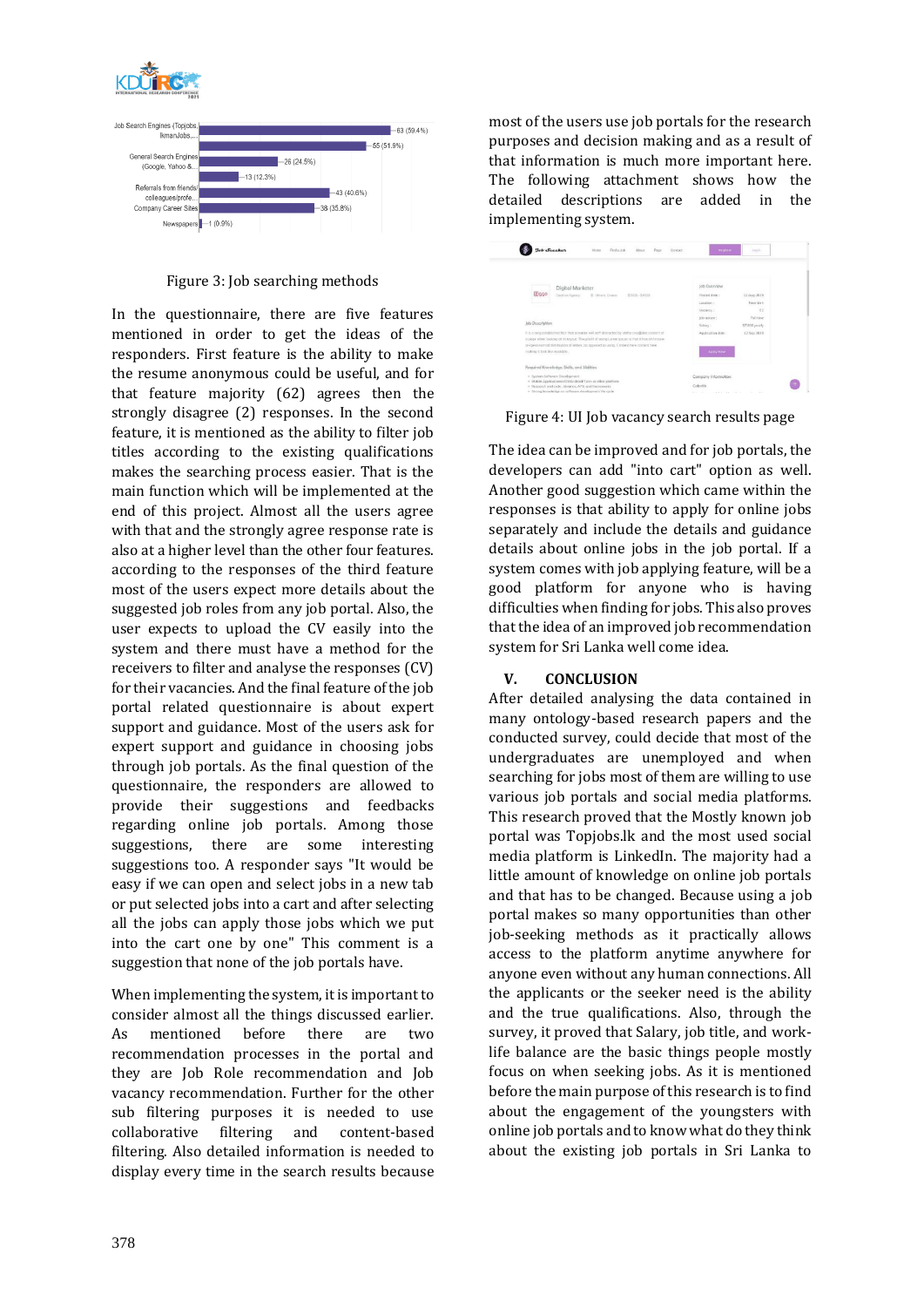

design and implement an improved job recommendation system.

As mentioned, before it is more appropriate to use social media platforms and online job portals in searching jobs under the current situation all around the world. It also gives the users many advantages like they can search for what they like within milliseconds and that doesn't waste any money. The ability to apply for any job role preferred by the user is also an advantage and no additional cost is applied. With the current situation COVID-19 pandemic the job seekers can filter their preferences like whether they need a physically attending job or a work from home job and after deciding, apply. Further most of the companies conduct their interviews using social media platforms and meeting applications like Zoom, Google Meet, Microsoft Teams and Skype. As a result of that it is safer in using these modern technologies rather than following the traditional methods. There are also few new job portals are rising in the society Rooster Jobs is an example for such platforms and people are more in to online stuff mostly the youngsters and the main reason for that is the COVID-19 situation.

The research statistics are based on google form diagnostics and the same survey can be done using more complex analytical tools like SPSS, Minitab in the future to get highly discriminating data that can be depended on for further productive results.

#### **REFERENCES**

Dickey-chasins, J. (2016) 'Global Job Seeker Survey'.

Hasebrook, J. and Saha, A. (2007)'Web 2.0 Job Hunting: How Students Look for Jobs Online', *E-Learn: World Conference on E-Learning in …*, (December). Available at: https://www.learntechlib.org/index.cfm/files/p aper\_26744.pdf?fuseaction=Reader.DownloadFu llText&paper\_id=26744.

Kamdar, P. and Patil, M. (2017) 'Job Portal using Data Mining Techniques for Adaptive Analysis'(January 2016).

Kethavarapu, U. P. K. and Saraswathi, S. (2016) 'Concept Based Dynamic Ontology Creation for Job Recommendation System', *Procedia Computer Science*, 85(August), pp. 915–921. doi: 10.1016/j.procs.2016.05.282.

Koong, K. S., Liu, L. C. and Net, F. Y. I. (2002) 'A Study of the Demand for Information Technology Professionals in Selected Internet Job Portals', *Journal of Information Systems Education*, 13(1), pp. 21–28.

Lihitkar, S. and Likhar, N. (2009) 'LIS job portals: s study', (January 2009). Available at: http://eprints.rclis.org/14170/.

Middleton, S. E. (2009) *Handbook on Ontologies*, *Handbook on Ontologies*. doi: 10.1007/978-3- 540-92673-3.

Naz, T. (2007) 'Enterprise Interoperability II', *Enterprise Interoperability II*, (January). doi: 10.1007/978-1-84628-858-6.

Niaphruek, P. (2012) 'A Job Recruitment System Using Semantic Web Technology', (December 2012), pp. 13–16.

Sudiana and Pardamean, B. (2014) 'Users' interest assessment on job portal', *International Journal of Web Portals*, 6(1), pp. 64–75. doi: 10.4018/ijwp.2014010105.

Wadhawan, S. and Sinha, S. (2019) 'Factors Influencing Young Job Seekers Perception towards Job Portals', *AIMS International Journal of Management*, 12(3), p. 199. doi: 10.26573/2018.12.3.5.

#### **ACKNOWLEDGEMENT**

I have taken efforts in this project-based research paper. I am highly indebted to Mrs. Dinu Gunasekara, Dr. Nirosha Weerasinghe, Mr. Ashen Wanniarachchi, Mrs. Dushyanthi Vidanagama and Mr. Pathum Kathriarachchi for their guidance and constant supervision as well as for providing necessary information regarding the research & also for their support in completing this research paper. My thanks and appreciations also go to my colleagues in providing details and participating in the survey who have willingly helped me out with their abilities.

#### **AUTHOR BIOGRAPHY**



 KHNK Kumarasinghe is a 4th year undergraduate student of the Information Technology department at General Sir John Kotelawala Defence University. She was